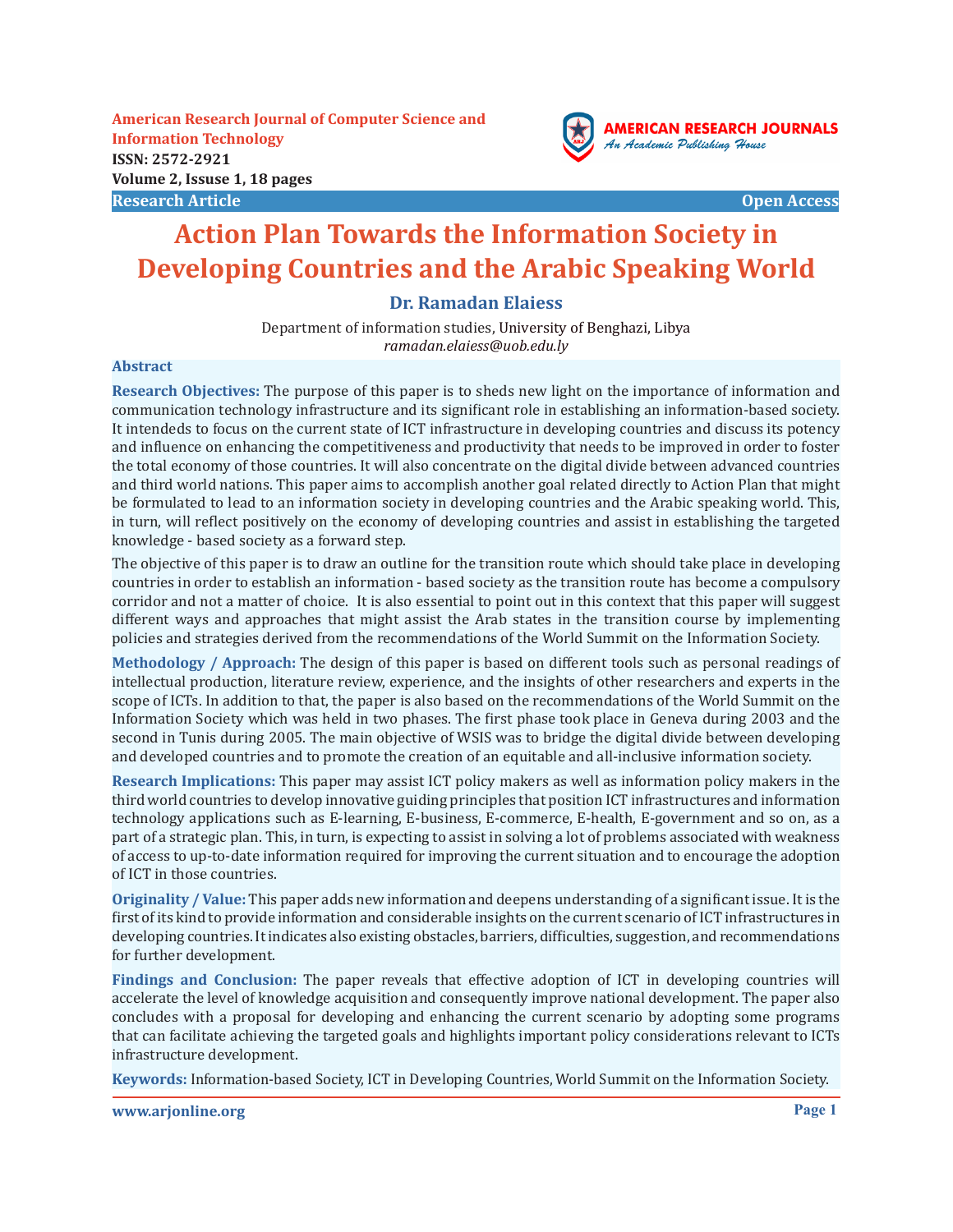#### **Introduction**

The post-industrial society, now termed as information society is characterized by using information as an economic source. Where institutions and companies exploit information and make use of it by increasing their efficiency and effectiveness as well as increase the target for the improvement and development of the total economy of the state. Since the sixties of the last century, economics scientists have added a fourth sector to the three primaries known sectors that are Agricultural, Industry, and Services, i.e. the sector of information, since the production of information, preparation, treatment, and dissemination to their users has become the main economic activity in many countries of the world.

Moreover, in the last decades, it was noted that radical changes have been made in the economic, political, and social powers because of depending basically on the Intellectual technology which includes new commodities and services that mainly rely on information as an investment source and a strategic good, national income source and a field for the labor force.

Perhaps one of the most outstanding aspects of the contemporary society is changing from an economy of industries to an economy of information and from a national economy to a world comprehensive economy or a world integrated economy, and changing from producing goods and manufacturing commodities to producing information.

While this is the current scenario in the developed countries, there are many indicators which have pointed out that the developing countries have not participated in the industrial revolution as well as globalization. There are also negative indicators on participating the third world countries in the information revolution which will reflect badly on their foreseeable future if they do not act as quick as possible since knowledge is critical for sustainable development and for the evolution of social, economic, and intellectual life.

In fact, currently, the world is divided between the haves and have-nots or the information rich and the information poor. As a consequence, it can be classified into three main categories that are developed or advanced nations, less developed countries, and developing countries and each category comprise some countries. "The United Nations has identified nearly thirty countries in Africa and Asia that are exceptionally poor and lack development prospect. Yet more than three-quarters of the 190 members of the United Nations are ranked as developing" (United Nations, 2012)

This indicates that the majority of countries in the world are suffering from poor information and communication technology infrastructure which need to be improved to cope up with the developed nations and to narrow the gap between them and advanced countries. In addition, the statistical profiles of the least developed countries published by the United Nation Office of the High Representative for the LDCs, LLDCs and SIDS WWW.UN.org/ohrlls/ depict that the least developing countries accounted for over 11% of the world's population ( 742 million) in 2004, but only 0.6 of the world's GDP . A Low per capita income, low levels of human assets and a high economic vulnerability characterize these countries, which need specific support;

- to develop their physical infrastructure and human resources;
- to enhance their institutional capacities and
- to reduce their competitive disadvantage in the globe.

## **The World Summit on the Information Society WSIS**

The World Summit on the Information Society (WSIS) was held in two phases. The first phase took place in Geneva during 2003 and the second in Tunis during 2005. The main objective of WSIS was to bridge the digital divide between developing and developed countries and to promote the creation of an equitable and all-inclusive information society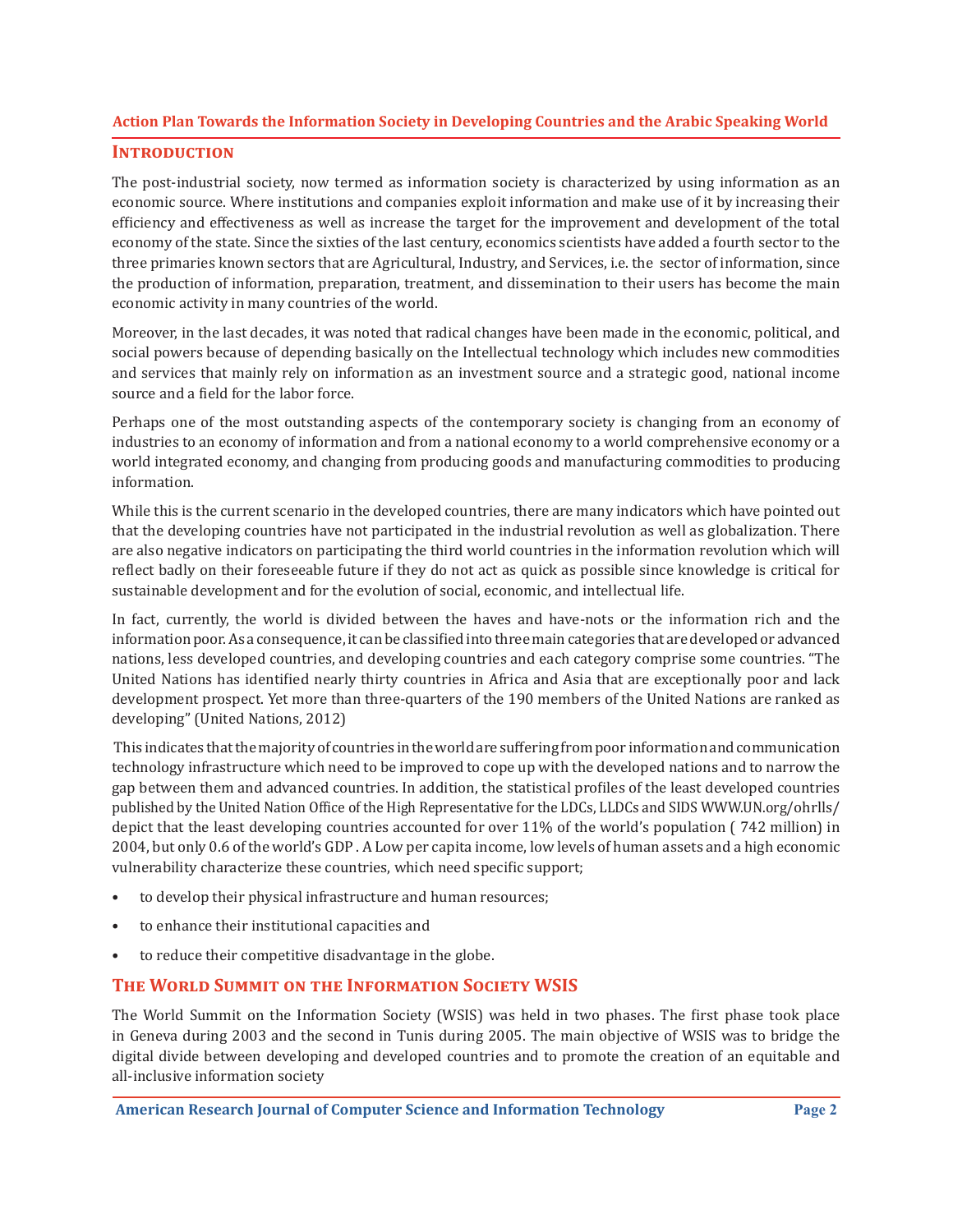It is important to mention here that there are different barriers and obstacles counter by developing countries and hinder their participation in the current knowledge - based society. The following points are just as follows:

- 1. Shortage and weakness of ICT infrastructure, which consists of various components such as telecommunication networks and access to stable electricity.
- 2. Lack of national information policies.
- 3. High cost of ICT and low quality of telecommunication.
- 4. Underdeveloped IT industry.
- 5. Inadequate access to the Internet.
- 6. General low literacy levels.
- 7. Language barrier, most content is in English, not local language.
- 8. Absence or inadequate locally relevant content.
- 9. Low level of computer education, scarcity of trained instructors.
- 10. Lack of locally available trained manpower for operation and maintenance support.
- 11. Inadequate investment in ICT infrastructure, and general resource crunch.
- 12. High cost of terminal equipment (PCs)
- 13. High cost of Internet access, unaffordable by large section of population.

The above mentioned barriers must be taken into consideration to assist developing nations to overcome the obstacles which hinder their participation in the current information age and to bridging up the digital divide which remains wide.

## **Literature Review**

The term digital divide was coined in the 1990s to describe the growing gap between those who have access to and the skills to use ICT and those who have limited or no access. In other words, it is the gap between the haves and have- nots, or the information rich and the information poor. The digital divide is an umbrella term used to describe the deficiency of technological access and/or the lack of possession of technological hardware or software. The reason for escalating this phenomenon might due to one or some of the followings:

- 1. Social factors :
- Literacy skills
- • Disability vs. fit
- Age: old vs. young
- 2. Economic factors :
- • Developing nations vs. Advanced countries
- Poverty, i.e. unaffordability
- Lack of international investment and funding
- 3. Cultural factors
	- Family background (income and education)
- Ethnicity and language (non English speaking)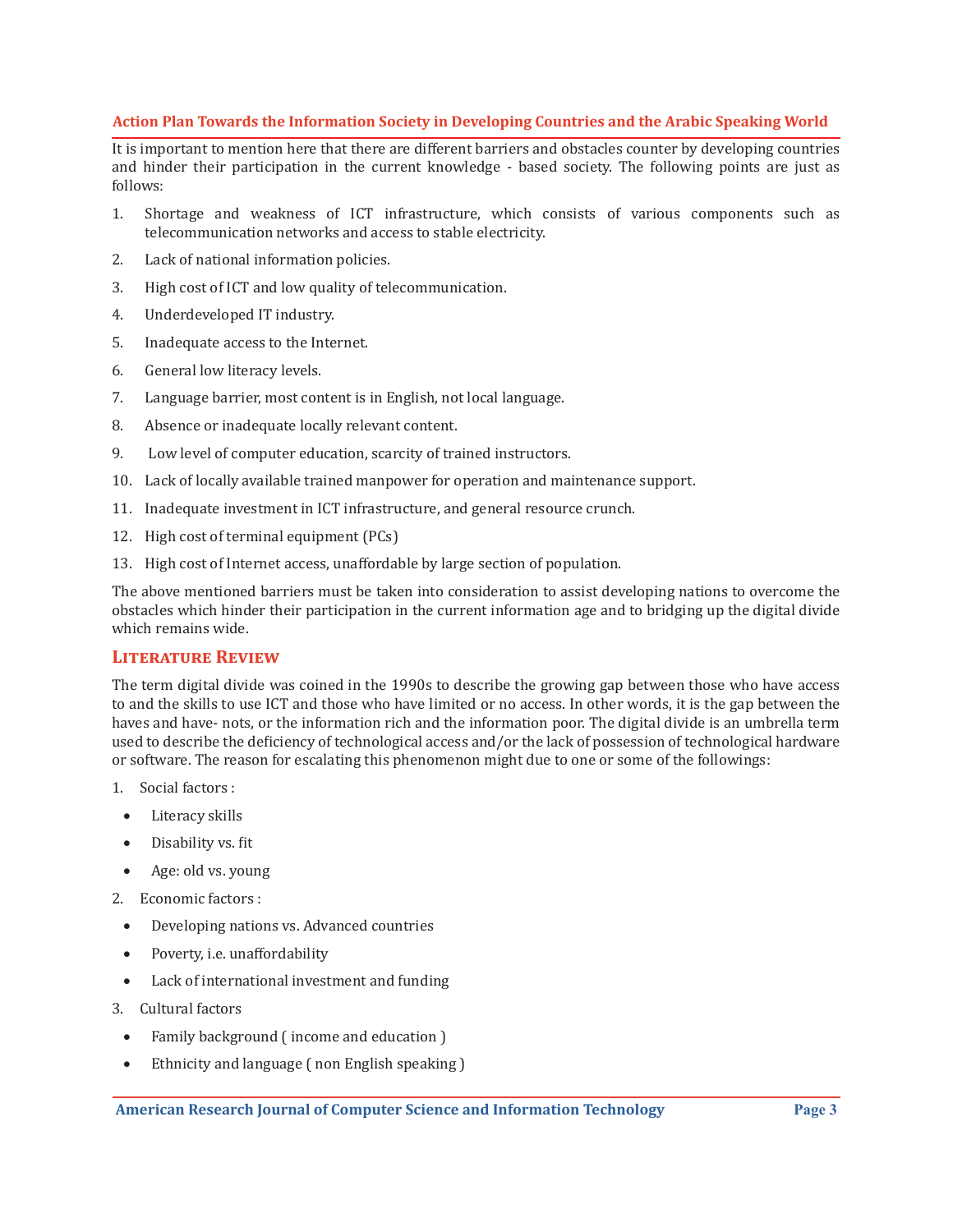- 4. Geographical factors
- Rural areas vs. Suburban
- • Underdeveloped nations vs. developed nations
- 5. Approach factors
	- Fear of technology
	- Lack of motivations



**Fig 1***. showing the digital divide factors*

In addition, "individuals find themselves excluded from technology as a result of lack of education, skills, public access points, confidence, and awareness of what the technology can actually do for them" http://www.icthub. org.uk/articles/Digital\_Divide.html

The digital divide between countries could be demonstrated with the Digital Access Index (DAI) which is a global index for benchmarking a country's progress, in the overall ability of individuals in a country to access and use ICTs. (ESCWA, 2014)

There was a particular concern that ICT would exacerbate existing inequalities, therefore different and comprehensive studies were conducted in order to ascertain the extent to which the current digital divide has reached and the negative influence of this phenomenon in particular on less developed countries and developing countries which account for more than two third of the world population. Continuing to explore the literature written on digital divide resulted in knowing that the digital divide phenomenon has been sometimes exaggerated and sometimes belittled. However, the digital divide phenomenon does not exist only in the third world. In fact, it does also exist in developed countries but in different rates and shapes. It is affecting so many citizens worldwide. According to the latest findings of published research papers on the subject which illustrate the digital divide and its impact on academic achievement, it can be clearly seen that even in the USA, the same phenomenon still exist through various socio-economic factors that impacts the academic achievement due to the relationship between technology accessibility and achievements although it is very much complicated by other compounding factors such as the subject of learning, use of technology, and socio-economic condition.( Russell, 2006).

The European Union suffering also from the same phenomenon (Sjaak, 2005) states that after the first of May 2004, when the EU was enlarged from 15 to 25 member states, the digital divide in the EU widened substantially owning to the national connectivity which vary from less than ten percent to more than sixty percent. This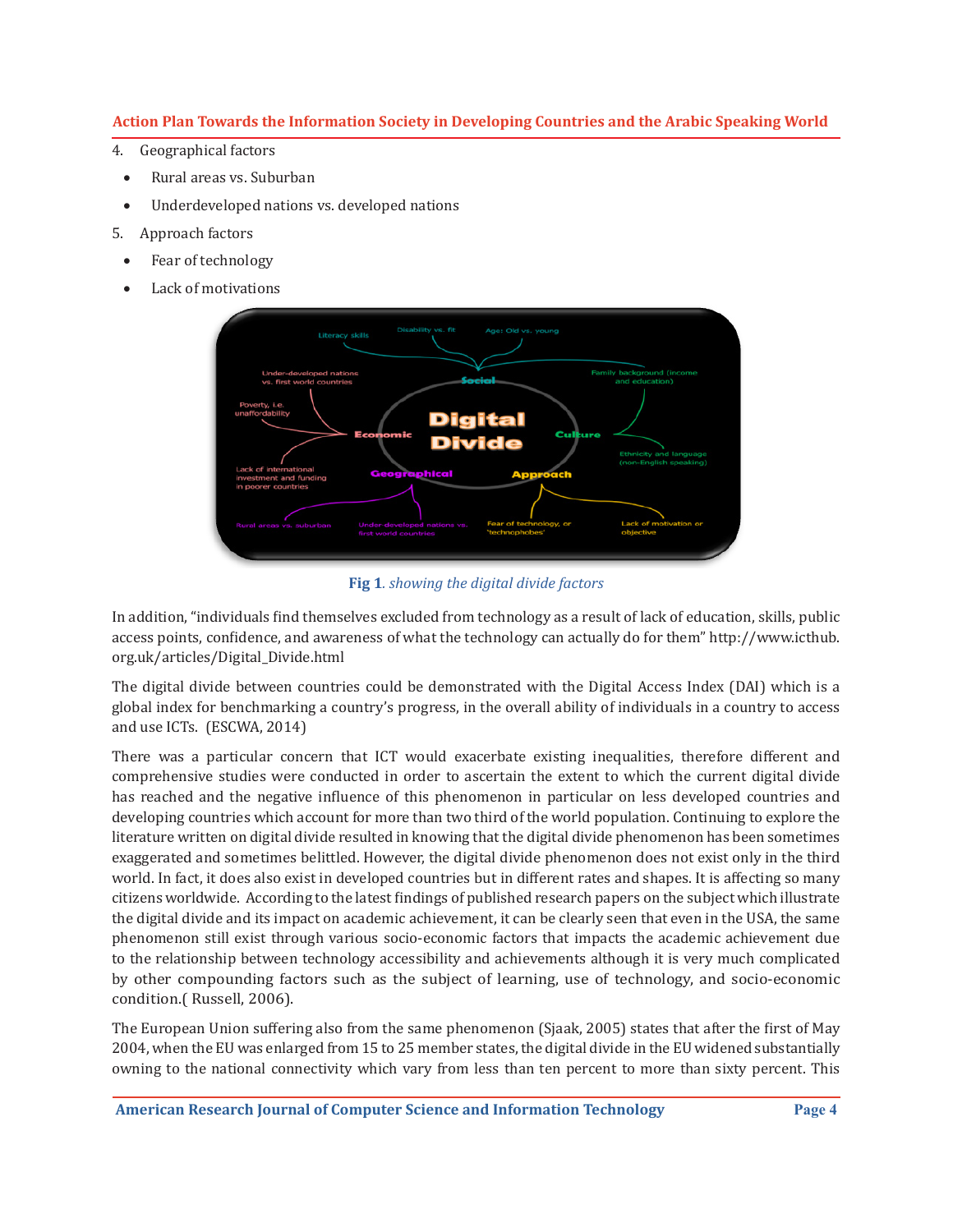was caused by regional lack of technological factors. Therefore, it was recommended that traditional means of dissemination of information should be maintained and furthered as a consequence of the anticipation that inequality on internet-connectivity in the UE will increase dramatically. The United Kingdom is another example of the same phenomenon. (Chowdhury, 2004) reported that "in Britain, more than 60 % of the richest 10% of the population have household access to the internet, whereas among the poorest 10% , only 6% have household access to the internet" . Moreover, one third of adults in the UK have never used the Internet not necessarily because of economic issues but rather owing to several factors such as education, skills, and confidence.

## **Current State of Internet Usage in African Countries**

The impacts of ICT on the economic performance and trade competitiveness of developing countries is significant, therefore there is an urgent need for each country to draw its information policy and to interpret this policy into action, owing to the importance of ICT infrastructure which contribute heavily in the transition process to an information economy. There is also a need to draw the ICT policy framework, which should highlight the priorities of providing information for health and education as well as for remote specialists and researchers, and also to assist in creating commerce for small and medium business.

It is a fact that in some developing regions the number of Internet users has grown substantially as the UN report 2015 announced (http://www.unctad.org) but overall the gap between developed and developing countries remain wide. Additionally, the quality of connections is just as important as their number. While some countries have seen spectacular growth in broadband access there are still large variations worldwide.

The following table illustrates Internet usage in Africa and the rest of the world, being a real challenge issue that must be handled as a sensitive concern to avoid keeping those nations left in the cold, especially the least developed countries as they are facing more risk of failing to come out of poverty.

| <b>AFRICA REGION</b>    | <b>Population</b><br>$(2017 \text{ Est.})$ | Pop.<br><b>of World</b> | $\%$ Internet<br>Latest | Users, Penetration<br>(% Population) | Internet<br><b>% Users</b> |
|-------------------------|--------------------------------------------|-------------------------|-------------------------|--------------------------------------|----------------------------|
| <b>Total for Africa</b> | 1,246,504,865                              | $16.6\%$                | 345,676,501             | $127.7\%$                            | $9.3\%$                    |
| <b>Rest of World</b>    | 6,272,524,105                              | 83.4 %                  | 3,386,296,922           | 154.0%                               | $ 90.7\%$                  |
| <b>WORLD TOTAL</b>      | 7,519,028,970                              | $100.0\%$               | 3,731,973,423           | $149.6\%$                            | 100.0%                     |

*( Source: IWS, March-2017 )*

## **Table 1.** *Showing Internet usage statistics for Africa and the rest of the world*



*( Source: IWS, March-2017 )*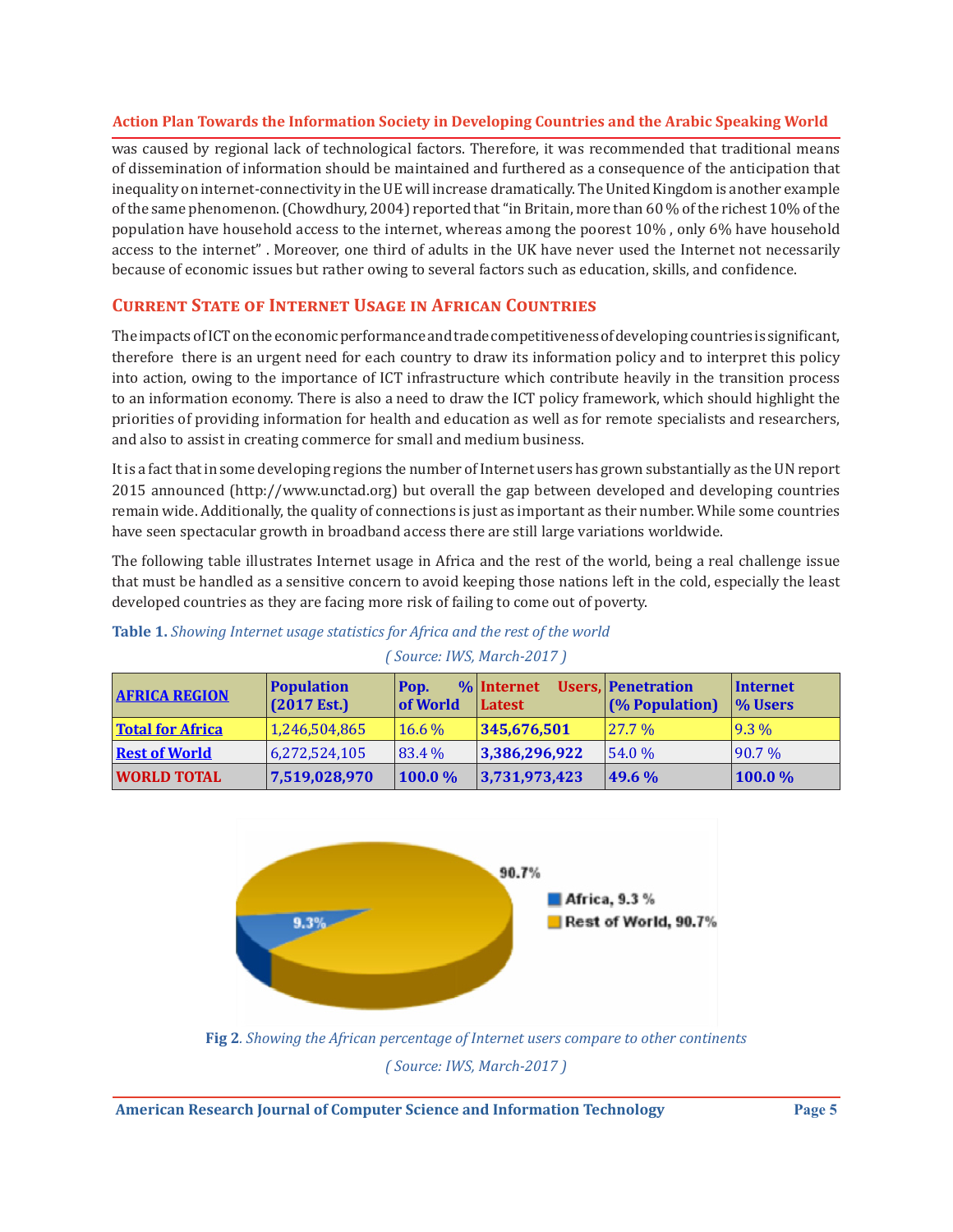Although some developing countries which are striving to catch up with the more advanced nations have changed their strategy towards information policy after recognizing the importance of participation in the so-called Information age. Many other developing countries are still wrestling to improve their primitive ICT infrastructure, which need to be enhanced to be able to take part and to participate in the current revolution. However, chances are still available and changes can be made if those countries are willing to exploit the new technological revolution to the maximum and to make use of the information technology that is considered as the base of any development in the contemporary society.

## **Global concern**

To overcome the problems related to information infrastructure in the developing countries and less developed countries, the United Nation has arranged many different approaches to assist those countries to leapfrog to the rank of developed nations by adopting some programs that can help in achieving the targeted goals. This was addressed in Geneva declaration of principles and Tunis commitment (World summit on the information society, 2006)*.* "The Summit aimed at reducing the digital divide between developed and developing countries by increasing awareness of the benefits of the information society, and by presenting mechanisms to assist developing countries and third world countries to advance towards such a society". (ESCWA, 2014)

The following are some of the assurances, which have been brought in both the summits:

- We emphasize that the adoption of ICTs by enterprises play a fundamental role in economic growth. The growth and productivity enhancing effects of well-implemented investments in ICTs can lead to increased trade and to more and better employment. For this reason, both enterprise development and labour market policies play a fundamental role in the adoption of ICTs. We invite governments and the private sector to enhance the competence of Small, Medium and Micro Enterprises (SMMEs), since they furnish the greatest number of jobs in most economies. We shall work together, with all stakeholders, to put in place the necessary policy, legal and regulatory frameworks that foster entrepreneurship, particularly for SMMEs.
- We also recognize that the ICT revolution can have a tremendous positive impact as an instrument for sustainable development. In addition, an appropriate enabling environment at national and international levels could prevent increasing social and economic divisions and the continuous widening of gap between rich and poor countries, regions, and individuals-including between men and women.
- We also recognize that in addition to building ICT infrastructure, there should be adequate emphasis on developing human capacity and creating ICT applications and digital content in local language, where appropriate, so as to ensure a comprehensive approach to building a global Information society
- We recognize that equitable and sustainable access to information requires the implementation of strategies for the long-term preservation of the digital information that is being created.
- We reaffirm our desire to build ICT networks and develop applications, in partnership with the private sector, based on open or interoperable standards that are affordable and accessible to all, available anywhere and anytime, to anyone and on any device, leading to a ubiquitous network.
- We reaffirm our strong resolve to develop and implement an effective and sustainable response to the challenges and opportunities of building a truly global Information Society that benefits all our peoples.
- We strongly believe in the full and timely implementation of the decisions we took in Geneva and Tunis, as outlined in the Tunis Agenda for the Information Society.

The above-mentioned recommendations call attention to four major phases which should be implemented to overcome the deterrents and obstacles that face the advancement of the third world countries and these are as follows: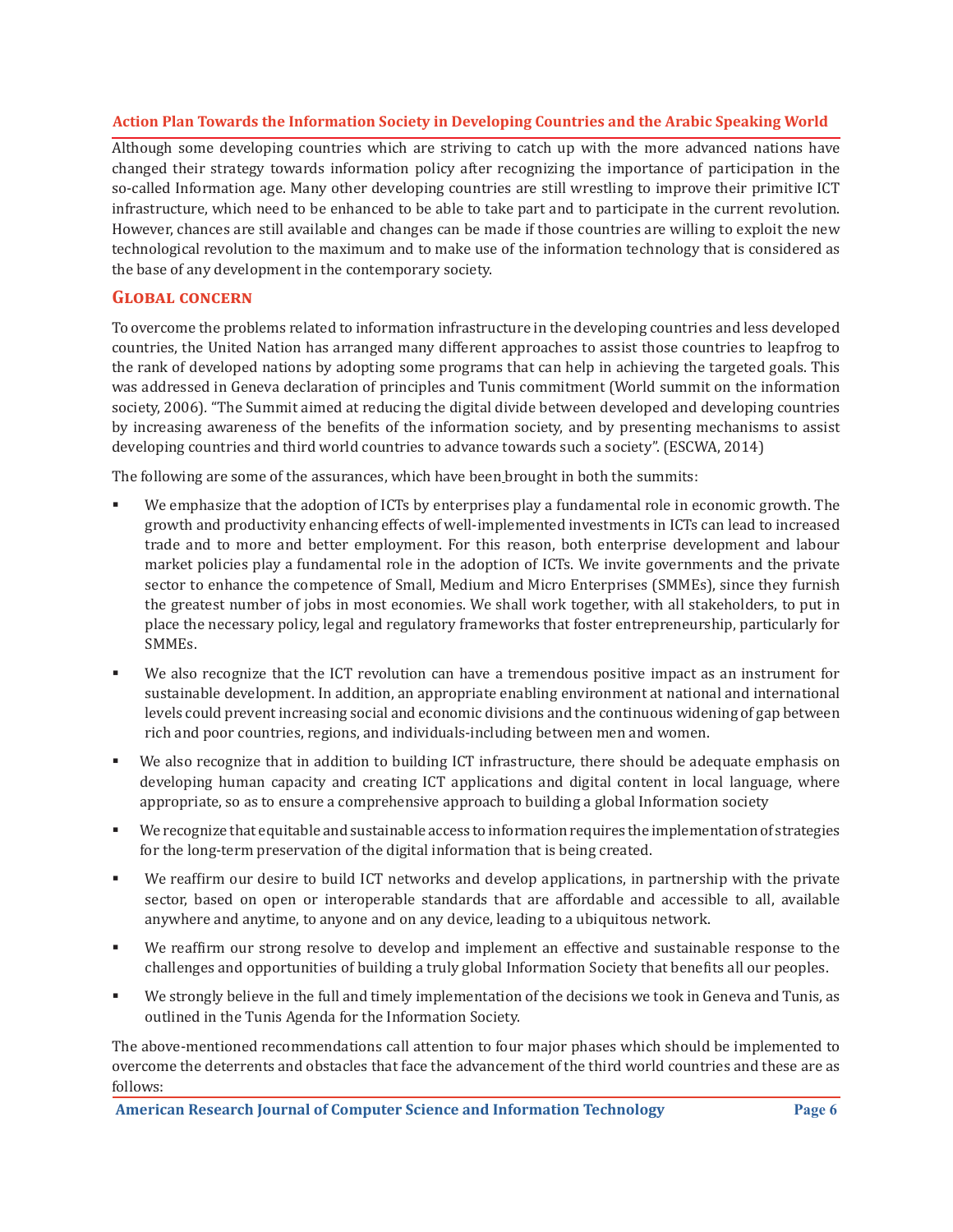- Adoption of Information and Telecommunication Technology which considered being the cornerstone required for supporting the process of the transition to the information society. Therefore, it is strongly recommended.
- Developing of human capacity by designing of training programmes and workshops in order to improve information literacy.
- Establishment of national information policies to enhance the current state of information infrastructure.
- Establishment of digital content and long-term preservation strategies of the information created, purchased, and harvested in a digital form.

## **Action Lines of the World Summit on the Information Society**

- 1. The role of public governance authorities and all stakeholders in the promotion of ICTs for development.
- 2. Information and communications infrastructure
- 3. Access to information and knowledge
- 4. Building confidence and security in the use of ICTs
- 5. Enabling environment
- 6. ICT Applications
	- • E- government
	- • E- business
	- • E- learning
	- • E- health
	- • E- employment
	- • E- environment
	- • E-agriculture
	- • E- science
- 7. Culture diversity and identity and local content
- 8. Media
- 9. Ethical dimension of the information society
- 10. International and regional cooperation

## **Partnership**

The Action Plan relies on partnerships of all stakeholders: Governments, the private sector, the civil society, and regional and international organizations, and cooperation at national and regional levels in a collaborative, constructive and mutually supportive manner with the aim of building the information society in the Arab region.

## **Vision and Mission**

The Action Plan attempts to translate the vision into practically achievable actions to attain short, medium, and long term objectives of building of an information society in the Arab region, in which highly-developed ICT networks, equitable and ubiquitous access to information, appropriate content in accessible formats and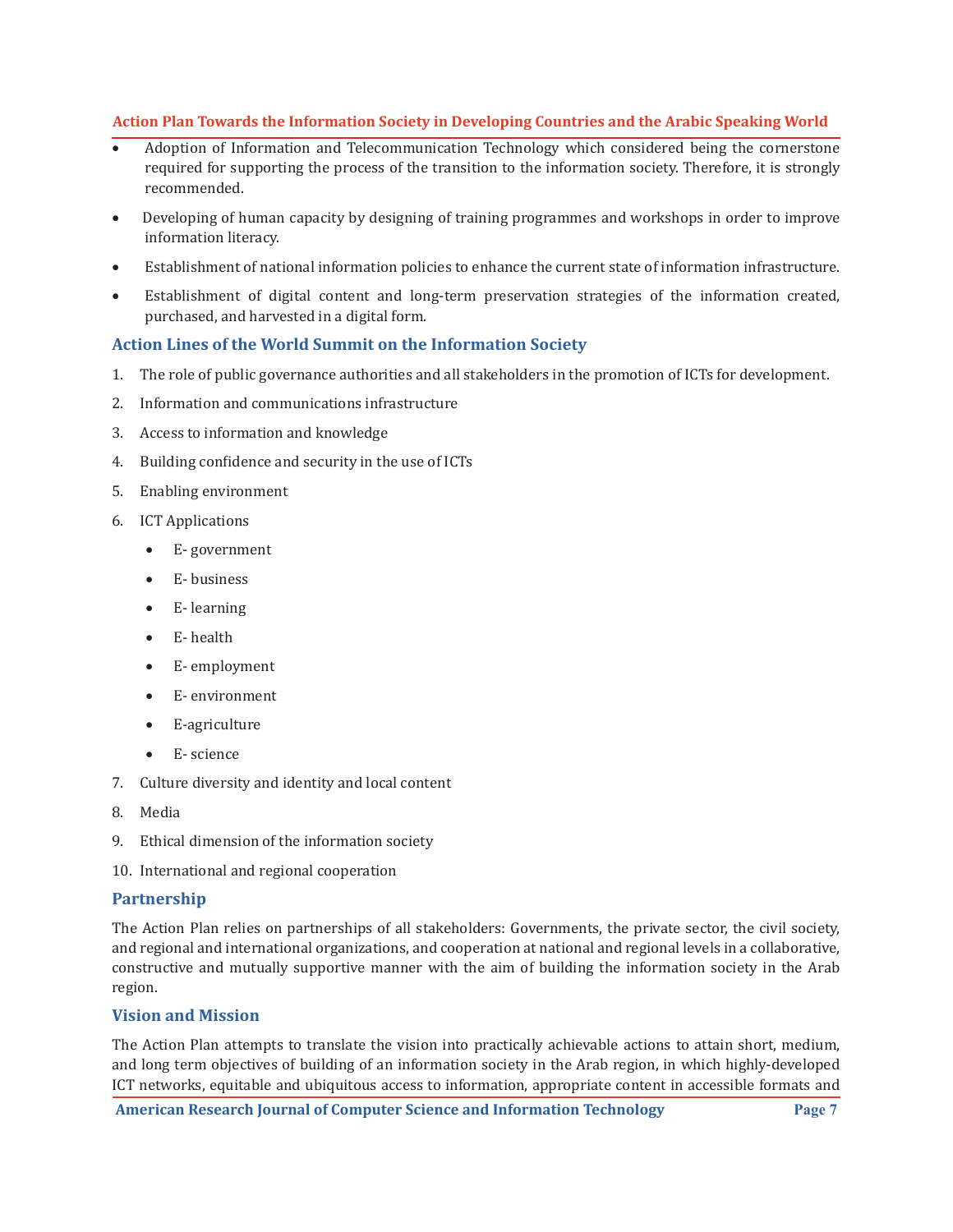effective communication can help people to achieve their potential, promote sustainable economic and social development, improve quality of life for all, alleviate poverty and hunger, aid education and health, and facilitate participatory decision-making processes. (ESCWA, 2014)

It can be clearly seen from the ongoing that both conventions are considering ICT applications as the right path for success and one of the essential instruments for the advancement of the developing countries. Therefore, essential care should be taken towards these newcomers especially for nations seeking to improve their information infrastructure which will play a considerable role in enhancing their total economy gradually, since many scholarly studies have proved that there is a correlation between the developments being achieved in developed countries and their dependence on the information sector. They also have demonstrated the significant growth of the GNP (Gross National Production) in different countries having adopted the strategy of information industry in Europe and Asia and how successful were these strategies.

Although there has been a debate about whether the information technology revolution is paying off in higher productivity, decade of studies at the firm and country levels has consistently shown that the impact of IT investments on labour productivity and economic growth is significant and positive as (Derrick, 2013)has stated in his research paper which has critically reviewed more than 50 studies whose results have been published in peer-viewed scholarly journals. In addition, Francesco Daveri also reported that "the return to growth of the US economy in the 1990s and in particular its growth acceleration in the second half of decade are mostly credited to the increased contribution of information technologies". (Daveri, 2011)

It is important here to point out that IT in this context can be divided into two main areas that are IT- producing and IT-using sectors. Therefore, a distinction has to be made between both areas. While the IT –producing sector contain the manufacturing of computers, semiconductors or telecommunications hardware or provide software and services that enable these technologies to be used effectively in organizations. The IT- using sectors are all other sectors of the economy i.e. Agriculture sector, industry sector, or services sector that apply IT as part of their operations in order to achieve greater efficiency and effectiveness. (Derrick, 2013)

## **Action Plan and Roadmap for the Transition Process**

## **Defining the Information Society**

To begin with let us first define what an information society is? There are various definitions of the information society; however, all of them consist of the same principles. For instance, Information society can be defined as "a society in which information becomes the main product or essential to other products, with a recognition that organizations success depends on the ability to exploit information, and most workers depend on information flow to perform their jobs. In practice, information is heavily dependent on computerized processes and the internet".(www.csa.com/hottopics/internet/gloss.php). It can be also defined as a type of society in which information and information access play a central role, economically, socially and individually. Governments are making efforts to bring countries into this era. mobileman.projects.supsi.ch/glossary.html. It can be concluded from the former definitions that everyone in the information society participates in the process of handling of information as a producer or as a consumer and access to information is also available to everyone. Moreover, in information society, there is no hindrance or barriers to delivering information anytime and anywhere to people who need it to satisfy a specific request or need. Furthermore, peoples in information- based society exploit information to the maximum and develop their economy by using information as an economic source and finally Information - based society generates knowledge - based economy. The information society can be measured by exploring citizens' access to and use of the internet, e-government, e-learning, e-health, buying and selling on-line and e-business readiness.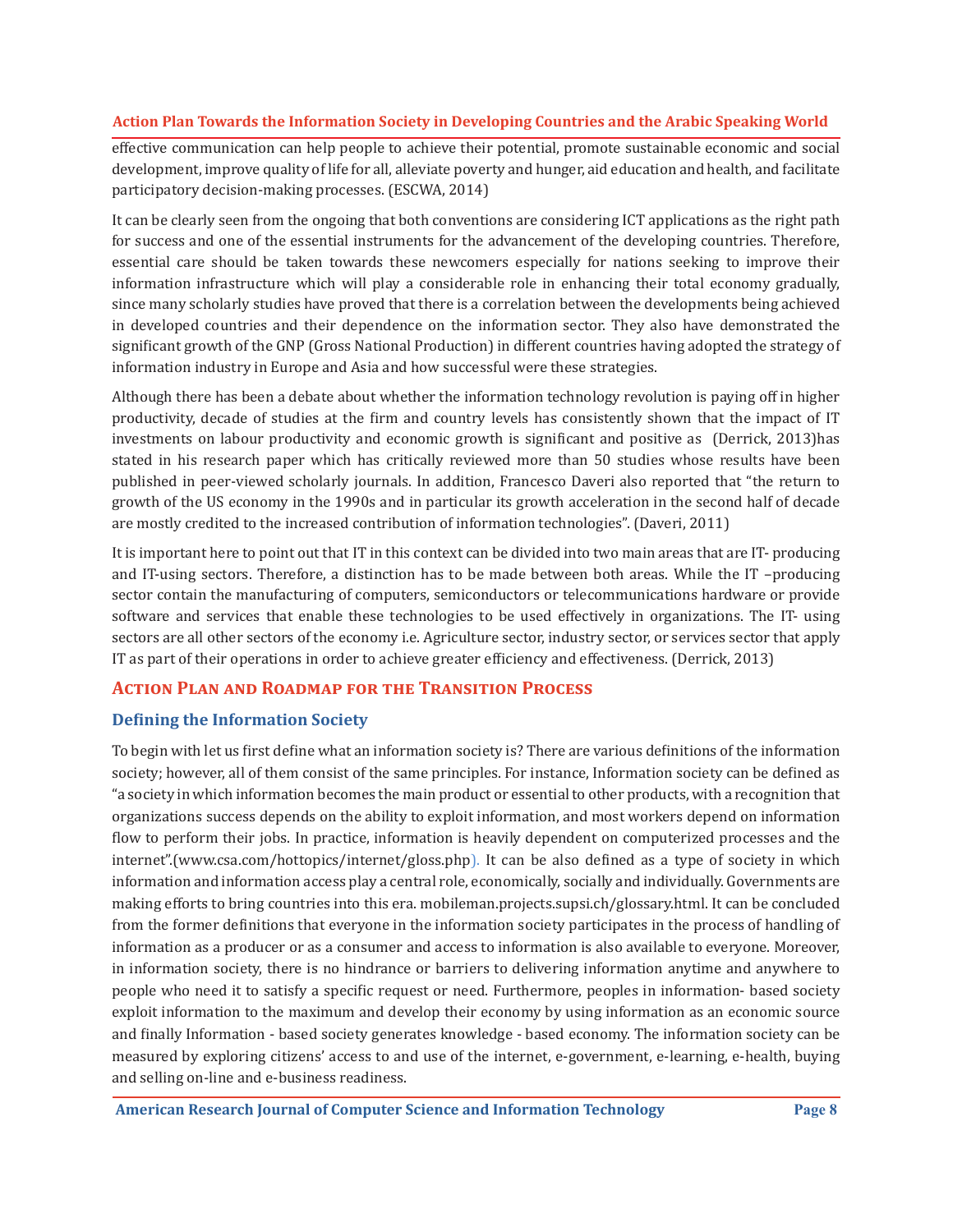## **Fixing the Wrong Notion and Strategy Action Plan Towards the Information Society in Developing Countries and the Arabic Speaking World**

The world has witnessed successive revolutions begun with the pastoral and agricultural revolution followed by the industrial revolution of the  $19<sup>th</sup>$  century until the information revolution which termed now as the information age. Strategies and priorities have also changed in every revolution and stage according to the lived period. One can easily notice when browsing all what have been written on developing countries that priorities in those countries were always the basic human needs which comprise food, water, health, hygiene, transportation, and electricity as though developing countries could not get out of this circle and have just to concentrate on how to solve these barriers and related problems. This is actually what can be considered as the wrong notion and the wrong strategy. These countries have to put ICT infrastructure on the top of their priorities list otherwise they will never solve their problems and will not accomplish any significant achievement. Generation after generation in developing countries have grown up with the notion that their problems lies in how to solve the problems of basic needs. The barriers to development will never be resolved through providing water or food. The barriers to advancement will be solved when those countries take real action against poverty. The problems will be solved by planning and understanding of key underlying issues and by investigating what are the real obstacles and deterrents to advancement. Take Malaysia for example. This country advanced from a third world country to developed nation status in less than two decades. The country's economy was agricultural based and subsequently shifted towards manufacturing. (Olan, 2002) states that "computer and high-tech technology has been at the core for this transition and the country was successful in attracting some high tech companies such as Motorola, Dell, and Intel. Because of this strategy, Malaysia now ranks among the world's largest suppliers of semiconductor". Malaysia has embarked the next phase which is beyond manufacturing and toward becoming a knowledge-based society. This vision and strategy can serve as a model for undeveloped countries.

There is still much hope for developing countries to catch the last train and to participate in the information age. Several steps should be taken in the transition phase. It should be taken into consideration that there is a need to develop ICTs policy and information policy in each country considered among this category in the first stage. In fact, this is the most important issue. Without information policy all the efforts that could be paid for the transition process to an information society would be worthless unless there is a policy designed specifically for supporting and sustaining the overall achievements which suppose to take place as a result of the transition to an information society and exploitation of what is available for free over the world.

Difficulties may arise, however, when an attempt is made to implement the ICT policy. As approaches of this kind carry with them various well-known limitations and difficulties at an early stage. Nevertheless, step by step such barriers could be overcome.

## **Second Step: Defining Information Society Components**

- 1. The components of information society consist of the following items:
- 2. Powerful ICT computers and networks
- 3. Divers of information resources printed and electronic
- 4. Financial support to support and sustain the ongoing process.
- 5. ICT training IT literacy
- 6. A set of local digital libraries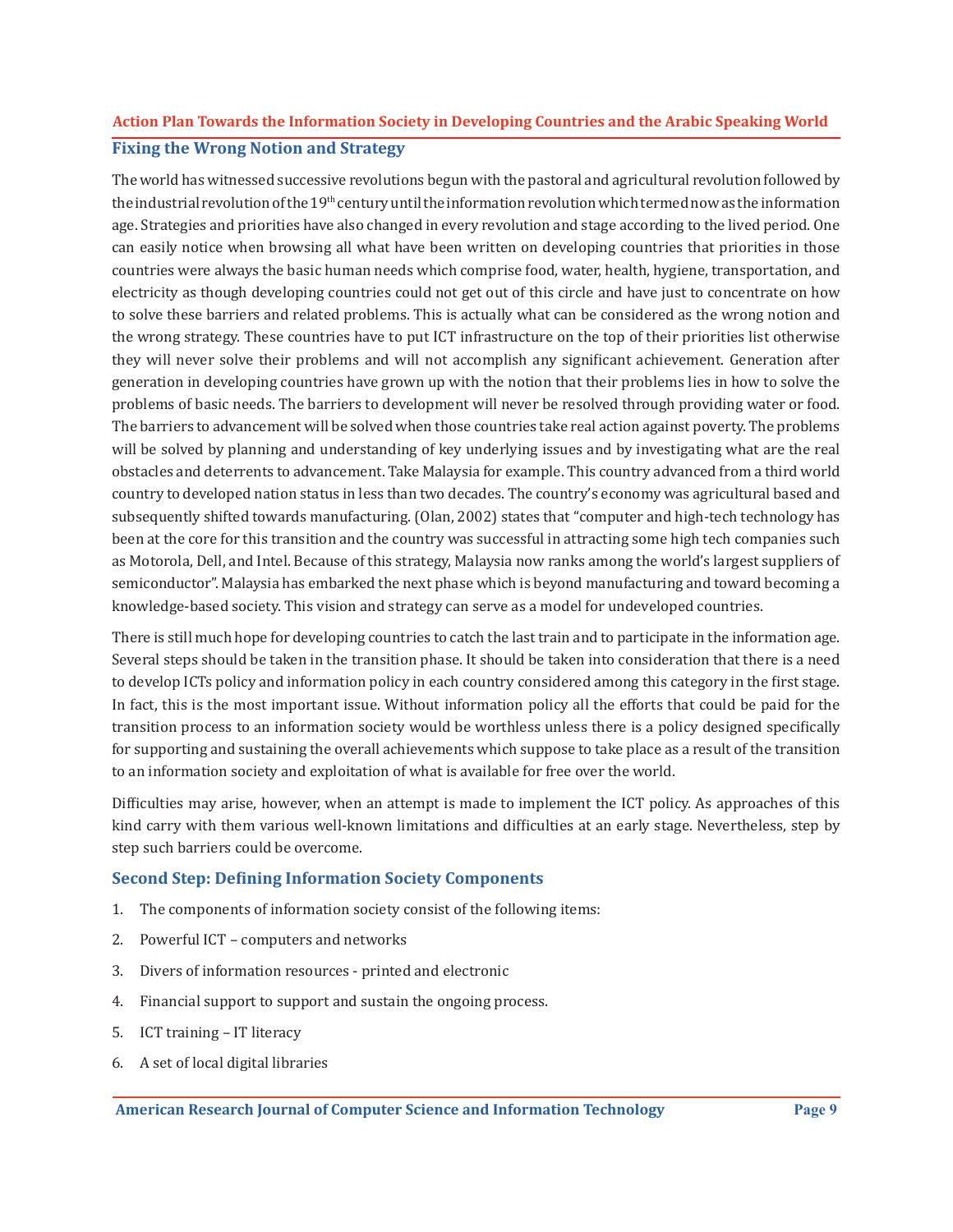- 7. A number of adequate libraries and information centres
- 8. Information literacy programs.

The following will cover these points in details and these components will be discussed solely.

## **Powerful ICTs**

To begin with there is a need to point out that computers in the developing countries are not scarce as one might think (Witten, 2002). In fact, a considerable number of developing countries are now manufacturing personal computers and also export such goods and commodities to other developing countries such as Libya, Egypt, and Tunisia. The prices of computers are also decreasing because of users ambitions to the latest. According to International Telecommunication Union, the total telephone access in developing countries increased from 2% 1n 1991 to 81% in 2014. Internet usage has grown also rapidly in developing country. (http://www.itu.int/) These indicators show that there is a steady progress in ICTs in developing countries. However this does not mean that the gap between advanced countries and developing countries is narrowing. On the contrary the gap is widening owing to several factors. To assist these countries overcome the ICT shortage, there is a need to set up a plan that encouraging this industry. This plan must cover the following points:

- Opening this sector to local and international companies with minimum barriers.
- **Providing incentives to all players to compete in global market.**
- **Invest in human resources**
- Promoting competition and internet-friendly regulatory policies are an important component of addressing the issue (Wellston, Scott 2013) Regulation and internet use in developing countries.
- Financial support is critical for supporting local enterprises in order to be able to compete.

## **IT Literacy and Training**

IT literacy is one of the important issues in developing countries. It is a major problem faced a considerable number if not all undeveloped countries. A plan has to be set to eradicate this phenomenon. Decision makers who are responsible for drawing this action plan should take in to consideration that time and money is needed as well as hard look of the future of such a preparation. The advantage of such a strategy will take place after a period of time.

Because of the high cost of IT training courses, Arab countries have to rely on some freely provided programs from some organization. Here are some of these programs which resulted from good gestures to help people.

 Programs for the Enhancement of Research Information (PERI) is a program providing support to developing countries. (This program makes all training materials free to download, and encourage local adaptation and use of these materials. The workshops cover such topics as; Electronic Information Resources for Health Workers; Electronic Journals and Electronic Resources Library Management; Introduction to Using the Internet; Licensing and negotiation skills; Monitoring and evaluation of e-resource use; PC Troubleshooting for Library Personnel; Train the trainer; Web Page Design and Authoring; Working together to support research: optimizing the use of e-resource)

This program was designed to assist undeveloped countries to overcome IT literacy and to encourage the adoption of ICT in those countries. The website for this program is available at: http://www.inasp.info/peri/ countries.shtml. The list of eligible countries which can benefit from this program is provided below.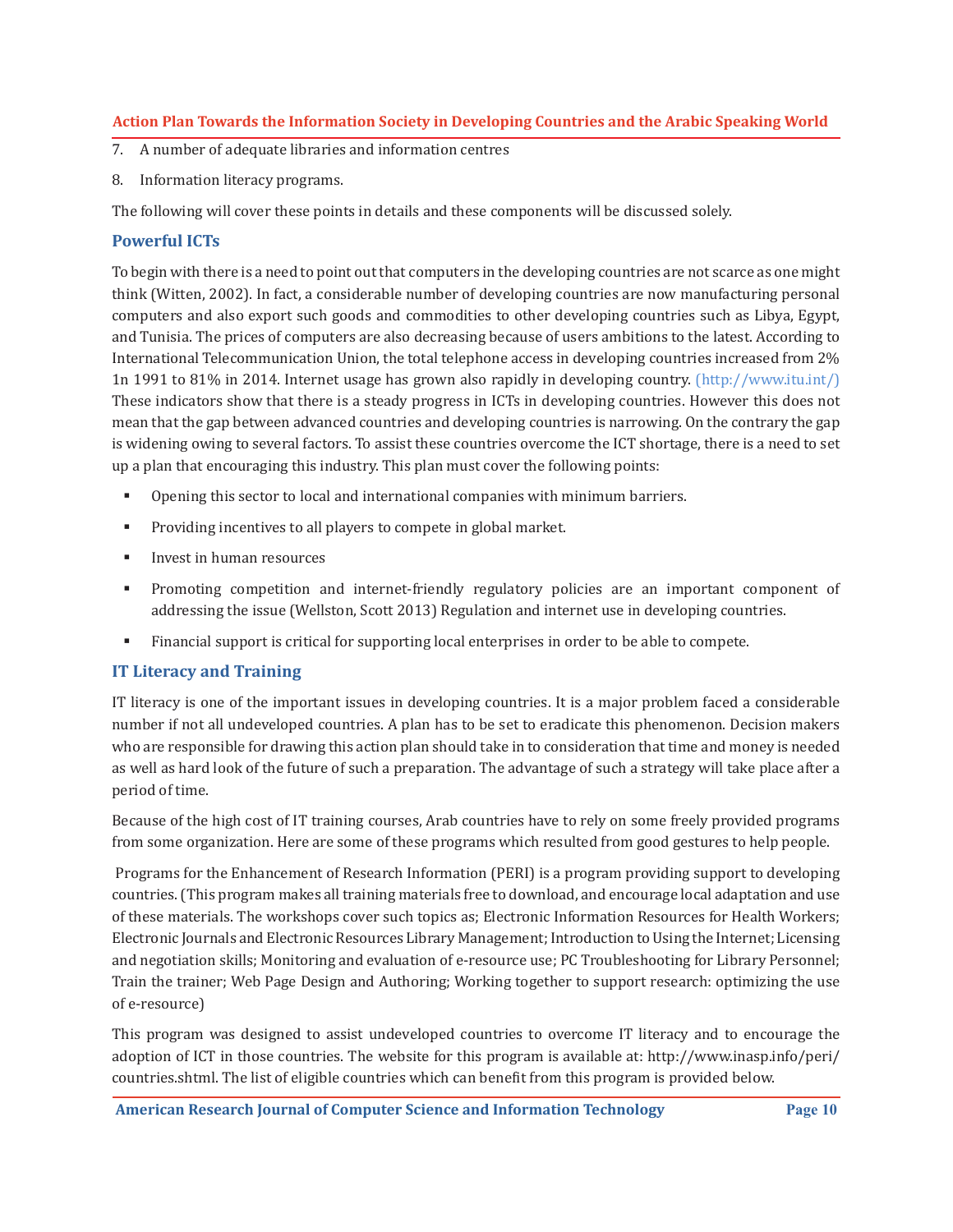| Afghanistan              | Ghana                 | <b>Niger</b>          |  |
|--------------------------|-----------------------|-----------------------|--|
| Albania                  | Guatemala             | Nigeria               |  |
| Algeria                  | Guinea                | Pakistan              |  |
| Angola                   | Guinea-Bissau         | Papua New Guinea      |  |
| Armenia                  | Guyana                | Paraguay              |  |
| Azerbaijan               | Haiti                 | Peru                  |  |
| Bangladesh               | Honduras              | Philippines           |  |
| <b>Belarus</b>           | India                 | Rwanda                |  |
| <b>Benin</b>             | Indonesia             | Sao Tome and Principe |  |
| <b>Bhutan</b>            | <b>Iraq</b>           | Senegal               |  |
| <b>Bolivia</b>           | Jamaica               | Serbia                |  |
| Bosnia and Herzegovina   | Jordan                | Sierra Leone          |  |
| <b>Brazil</b>            | Kazakhstan            | Solomon Islands       |  |
| Bulgaria                 | Kenya                 | Somalia               |  |
| <b>Burkina Faso</b>      | Kiribati              | Sri Lanka             |  |
| Burundi                  | Korea, Dem.Rep.       | Sudan                 |  |
| Cambodia                 | Kyrgyzstan            | Surinam               |  |
| Cameroon                 | Laos                  | Swaziland             |  |
| Cape Verde               | Lesotho               | Syria                 |  |
| Central African Republic | Liberia               | Tajikistan            |  |
| Chad                     | Macedonia             | Tanzania              |  |
| Colombia                 | Madagascar            | <b>Thailand</b>       |  |
| Comoros                  | Malawi                | <b>Timor Leste</b>    |  |
| Congo-Brazzaville        | <b>Maldives</b>       | Togo                  |  |
| Congo-Kinshasa           | Mali                  | Tonga                 |  |
| Côte d'Ivoire            | Marshall Islands      | Tunisia               |  |
| Cuba                     | Micronesia, Fed. Sts. | Turkmenistan          |  |
| Djibouti                 | Mauritania            | Uganda                |  |
| Dominican Republic       | Moldova               | <b>Ukraine</b>        |  |
| Ecuador                  | Mongolia              | Uzbekistan            |  |
| Egypt                    | Montenegro            | Vanuatu               |  |
| El Salvador              | Morocco               | Vietnam               |  |
| Eritrea                  | Mozambique            | West Bank and Gaza    |  |
| Ethiopia                 | Myanmar               | Western Samoa         |  |
| Fiji                     | Namibia               | Yemen                 |  |
| Gambia                   | Nepal                 | Zambia                |  |
| <u>Georgia</u>           | <u>Nicaragua</u>      | <u>Zimbabwe</u>       |  |

Source: Program for the Enhancement of Research Information http://www.inasp.info/peri/countries.shtml

Apart from the former program there is a need to design IT courses that can be offered for free to students in secondary schools, colleges, and universities. These courses have to focus on the importance of IT and how can people benefit using IT in daily life. The following IT course is a very good course model to be provided in developing countries. (Olan, 2002)

## **Disscusion Topics**

The following is an outline of potential disscusion topics for the course:

## **Information Technology in the Developing World**

- a. Current impacts ( positive and negative )
	- • Political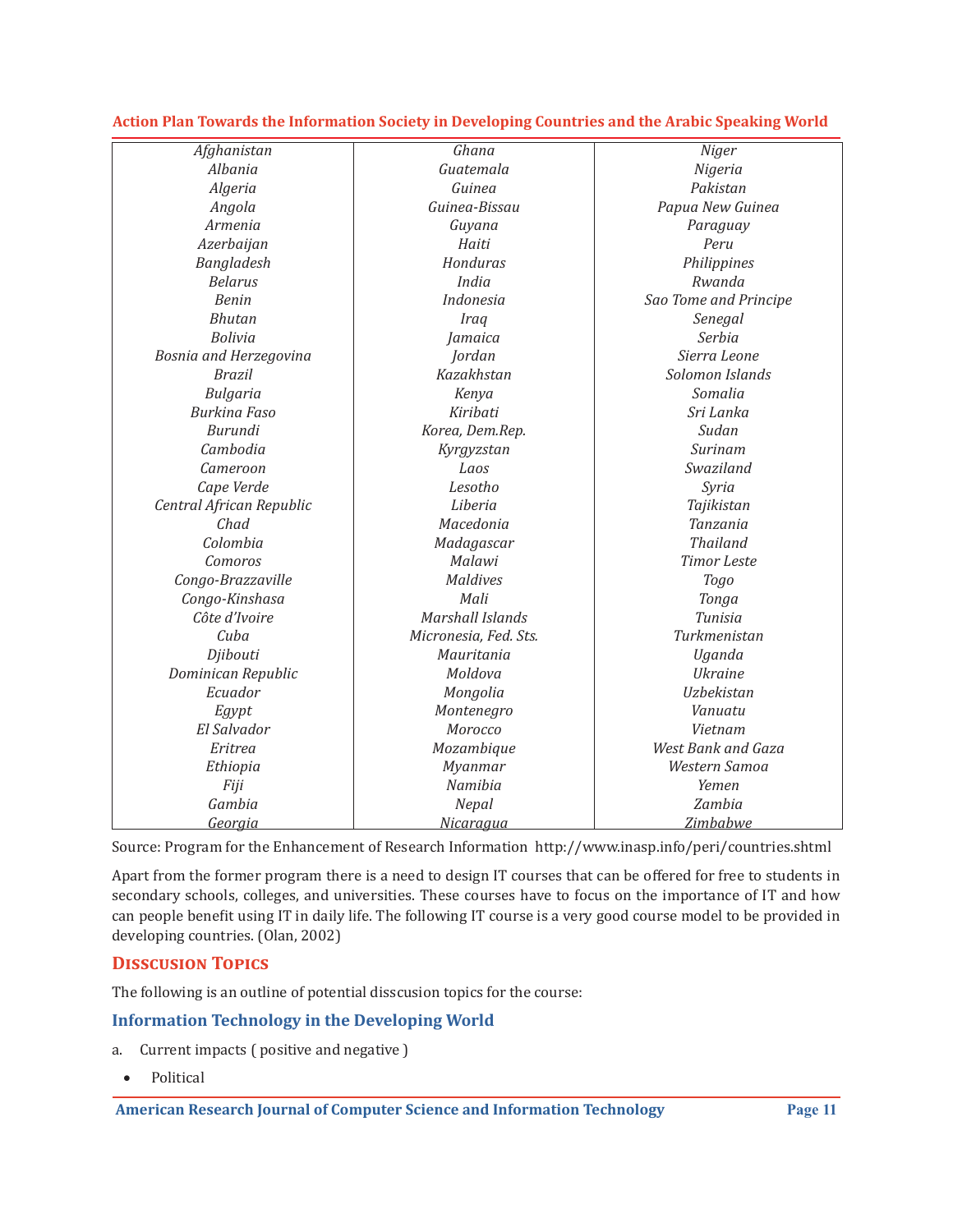- Social
- • Economic
- b. Who is involved in IT development efforts
- • Governments
- • Multinational corporations
- Aid agencies and non-profits
- c. Information technology and sustainable human development
	- New global marketplaces
	- Information for everyone
	- • High tech shops
- d. The digital divide
	- Information rich and information poor countries
	- Infarstrcture needs
	- • Empowring people vs. controlling people

## **Other Related Technologies**

- a. Telcommunications
- Telephon systems
- **Wireless**
- • Satellite
- b. Tele-Medecine
- c. Manufacturing and support industries

The above mentioned program might raise some questions about how could third world countries initiate these course programs. Is there sufficient qualified manpower that are professional in IT? The answer is yes, there are enough IT skilled professional in almost all developing countries. Those professionals are able to provide the above mentioned programs if they were willing to assist in the transition process.

#### **Digital Libraries**

I believe it is important to reaffirm here again the recommendations of the World Summit on the Information Society with regard to digital libraries when it has emphasized on the creation of local digital content (We also recognize that in addition to building ICT infrastructure, there should be adequate emphasis on developing human capacity and creating ICT applications and digital content in local language, where appropriate, so as to ensure a comprehensive approach to building a global Information Society)

"Digital libraries can assist human development by providing a mechanism for distributing information on priorities and materials that address specific community problem besides benefit from methods of information distribution". (Witten, 2006)

There is a need in the developing countries to start building local digital libraries. The benefit of establishing such electronic libraries is considerably massive and well known. Therefore, the following section will briefly shed lights on digital libraries and explain what kind of services could be provided through these libraries.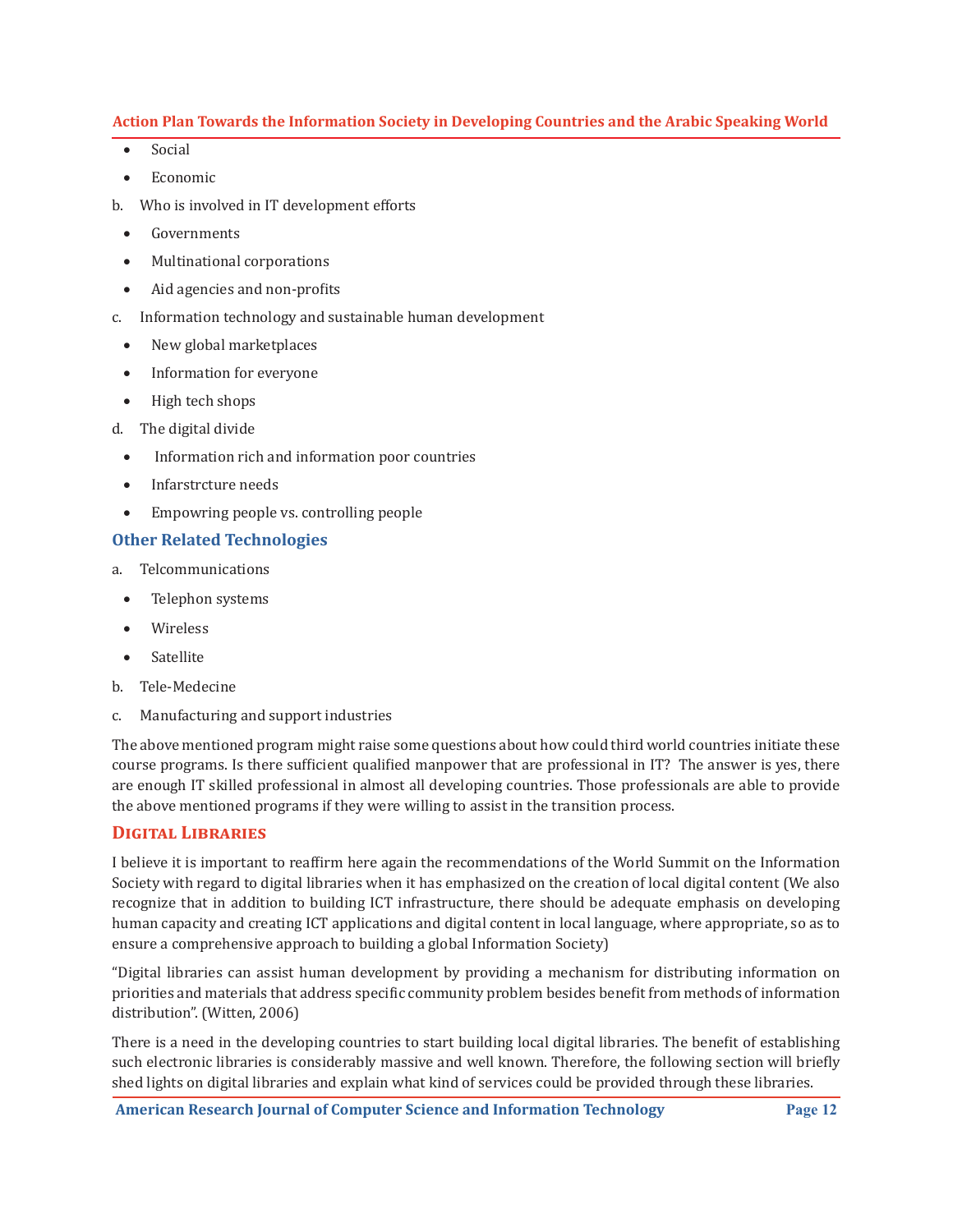## **Building Low - Cost Digital Libraries**

There is no doubt that traditional publishing in developing countries has failed in achieving its obligations and duties towards readers and scholars because of the obstacles that had to be overcome in order to pave the way for this sort of publishing. Some of these problems, for instance, the high cost of printed copies and the long time it takes to be distributed coupling with the obsolesce of some knowledge disciplines. Users in developing countries face regularly difficulty in getting up to date information for undertaking their research work which usually reflect negatively on research activities.

Building low-cost digital libraries are becoming uncomplicated thanks to the availability of free software required for building low-cost digital library. Nowadays, various software such as Greenstone and Dspace are available for free. The Greenstone software was produced to build New Zealand digital library, afterwards became free to assist developing countries building their local digital libraries to contribute in providing suffice and adequate information to satisfy the needs and requirements of library users anywhere. The software provides a new way of organizing information and making it available over the Internet or on CD-ROM.

## **Information Resources for Local Digital Library**

There is considerable number of free resources on the web. These resources are free to use by anyone and anywhere in the world. Librarians and information professionals can add what they think is might useful for their users to their local digital library. In addition, there are also government publications that can be disseminated through the digital library. I will point out in the following section to some freely accessible resources on the Internet and how can users benefit from the vast amount of information through the local digital library.

It is worth to mention in this context that there are also several information resources available on the web through subject gateways and virtual libraries. These are mentioned in Gobinda Chowdhury paper which published in 2004 titled Digital divide: How can digital libraries bridge the gap? (Chowdhury, 2004) pointed to several subject gateways that are very useful if information professionals involved in building the local digital library choose the appropriate one and make it accessible to their users by pointing to the website from their own page.

Examples of subject gateways:

-Business and economics: http://bized.ac.uk

-Social science: SOSIG. http://www.sosig.ac.uk

**Fig 3.** *provides some specialized digital libraries that can be built to present services for end users in developing countries.* 



**Fig 3.** *Various types of digital libraries*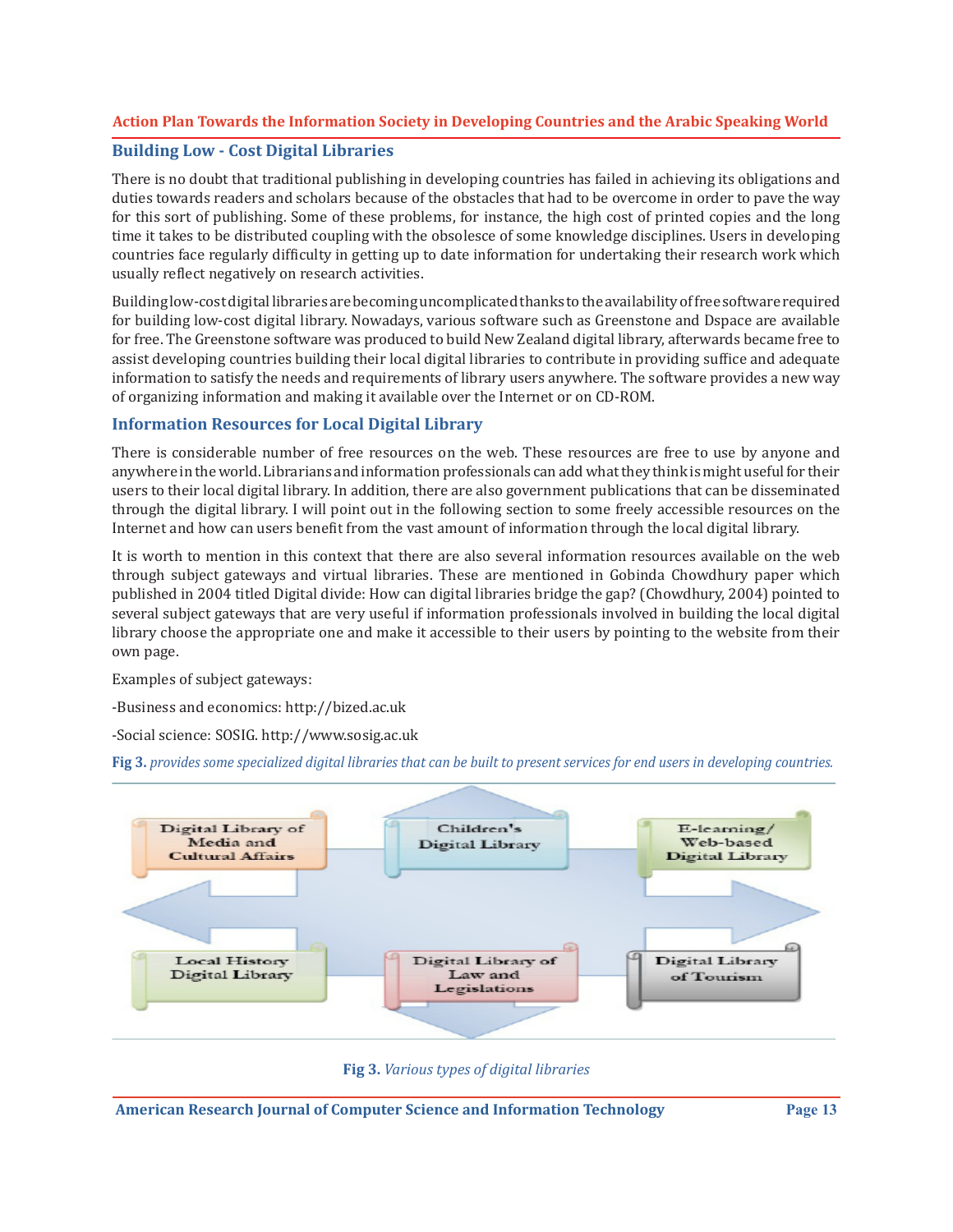#### **A Number of Adequate Libraries and Information Centres**

The importance of libraries and information centres is immense to provide information resources for the scientific community within universities and higher institutions in developing countries. The development of all aspects of life depends mainly on research and development which rely on some different component. The utmost significant factor in this domain is up to date information resources that keep scholars informed about the latest in their field of studies.

The following e-books and e-journals are available for free on the web and can assist research workers and scientists in developing countries to cope up with all information resources in their scientific fields. I will point out firstly to some freely accessible e-books on the Internet.

#### *Free e-books*

There are a number of free e-books in the field of medicine and health science. Most of these books are published between 2000 – 2012.

#### *Free books for doctors*

The AMEDEO Group is now making many important medical textbooks available online, free and in full-text. Currently, 600 titles are included in the service, sorted by specialty and title. Free Books for Doctors also provides a free alert service as new titles are added. http://freebooks4doctors.com/

#### *On- line books*

Online Books is a website that facilitates access to 20,000 books that are freely readable over the Internet. It also aims to encourage the development of such online books, for the benefit and education of all. Users can search and browse by New Listings, Author, Title and Subject. http://onlinebooks.library.upenn.edu/

#### *Gutenberg digital library*

There are 20,000 free books in the Project Gutenberg. All these books are free to download. http://www. gutenberg.org/wiki/Main\_Page

#### *Digital Mathematics Library*

This digital library contains links to 1822 digitized mathematics books. http://www.mathematik.uni-bielefeld. de/~rehmann/DML/dml\_links.html

#### *Tips Club e-books*

Provide free e-books to download http://ebooks.tipsclub.com/

#### *The Arabic Library*

Provides free e-books on various subjects ranging from general works to geography and history. It covers also applied and pure science.

Books on literature are also available to download. http://abooks.tipsclub.com/

#### *Classic Bookshelf*

An electronic library provides access to classic books for free. available at: http://www.classicbookshelf.com/ library/

**-** The Directory of Open Access Journals (https://doaj.org/) with almost 10.000 peer-reviewed journals.

- The Directory of Open Access Books (https://www.doabooks.org/) with almost 9.000 academic books
- The network of Academic Institutional Repositories of scientific papers, for which the Open Access

Metadata Harvesting Protocol allows to set up harvesters that collect the metadata (including URL-links).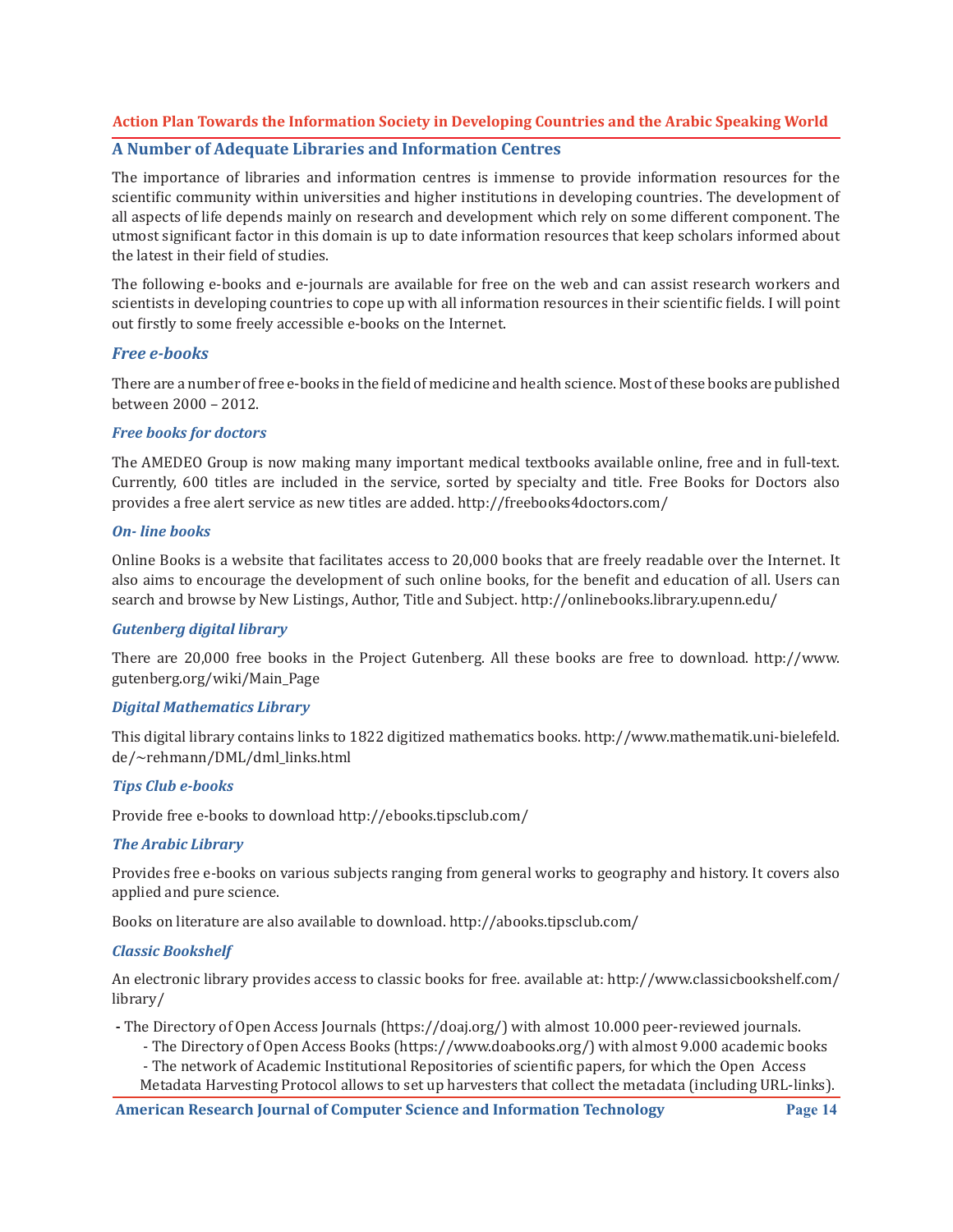Best example of such harvester is BASE, the

- Bielefeld Academic Search Engine (https://www.base-search.net/), collecting the metadata of almost 115 million document from more than 5.000 academic sources. 60% of these documents are freely accessible worldwide.

- The OA medical information delivered by the US National Institute of Health with their Medline and PubMed Central archives.

- Google Scholar, which also searches through all these repositories.

- Research4life (http://www.research4life.org/) has set up 4 special collections available for some developing countries.

- Two worldwide organizations that help university libraries in these problems are EIFL and INASP. You mention both of them, but

## **E-Journals**

One of the most important factors in the transition process depends on the availability of information resources for scholars and research workers. Most of the Universities and higher education institutions in the Arab speaking world suffering from a lack of up to date resources due to shrinking budget or to some related reasons. To be able to reach the targeted level of user satisfaction, librarians and information professionals involved in the collection management need to be aware of the rage of organizations and institutions that provide free accessible sources on the web. The amount of free e-journals on the net is noticeable. A considerable number of free e-journals are nowadays freely accessible to encourage scientific research everywhere and to assist scholars from poor countries to cope up with the latest in their fields by providing up to date information resources.

The following websites provide free accessible e-journals; however, the list below is not exhaustive since the purpose of this paper is not to provide full details of free web resources but rather to give general idea about how can information professionals assist users in getting up to date information resources.

PERI which stands for Programme for the Enhancement of Research Information provides information resources and support for third world countries, so every country listed in the former list which covers eligible countries have the right to reap the advantages of free information resources through subscription. The following is just a sample of the available free resources for some countries. The list below comprises On-line full- text and Databases offered to Sudan. It is a current list of the online information resources available through the PERI Program to librarians and researchers in not-for-profit institutes throughout Sudan.

On-line Full Text Journals and Databases

#### *American Physical Society*

American Physical Society has agreed to partner with INASP to make their electronic content available at no charge to education, research and not-for-profit organizations in Sudan.

#### *Annual Reviews*

Analytic reviews in 32 focused disciplines within the Biomedical, Physical and Social Sciences.

#### *BeechTreePublishing*

Beech Tree Publishing has agreed to partner with INASP to make their electronic content available at no charge to education, research and not-for-profit organizations in Sudan.

#### *Mary Ann Liebert Inc.*

55 authoritative publications in the most exciting and promising areas of biomedical research, clinical medicine, surgery, law, and science.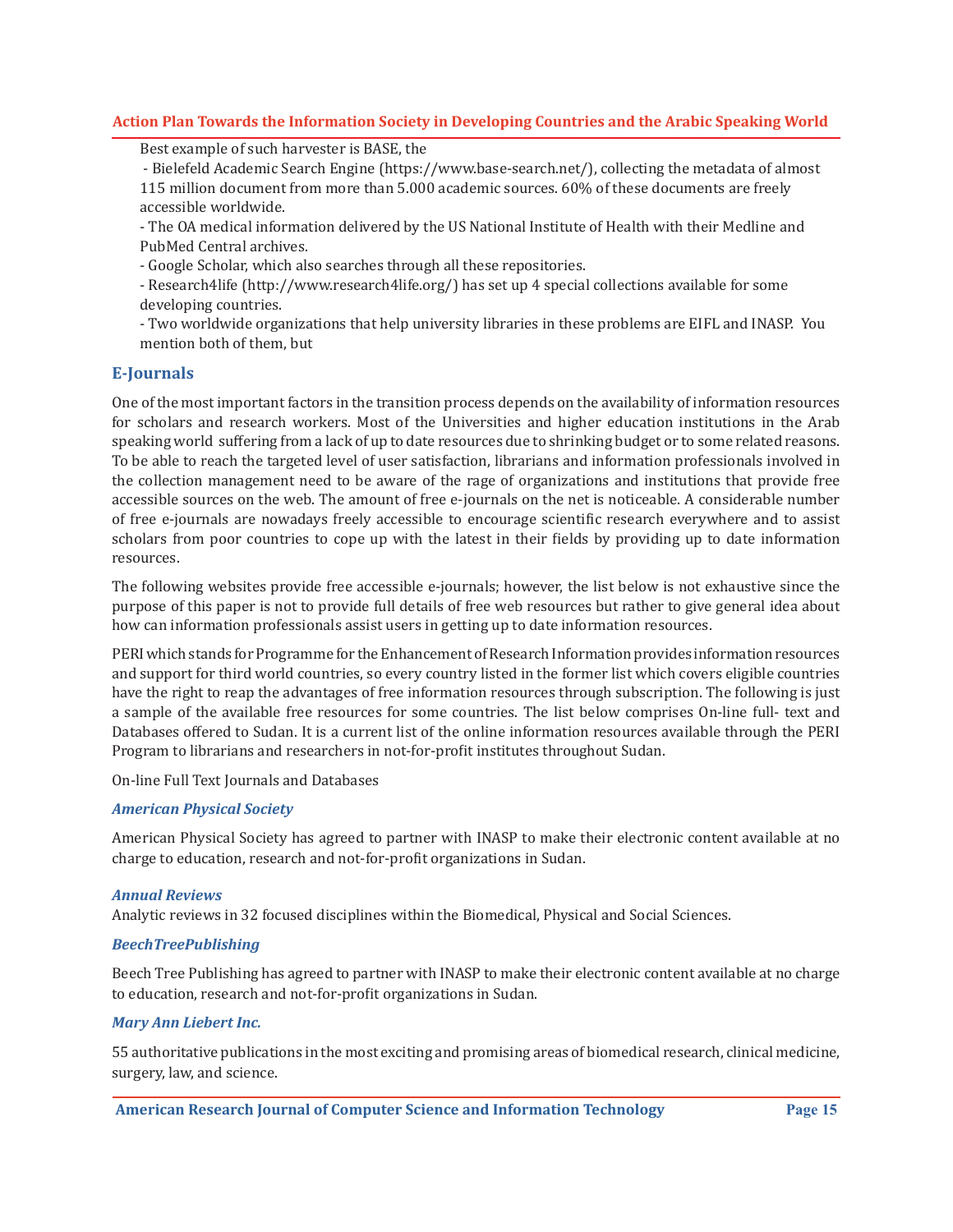#### *Multilingual-Matters*

Multilingual Matters has agreed to partner with INASP to make their electronic content available at no charge to education, research and not-for-profit organizations in Sudan.

## *Oxford Journals*

Over 170 leading titles in science, technology, medicine, humanities, and social sciences.

#### *OxfordUniversityPress*

Oxford University Press has agreed to partner with INASP to make their electronic content available at no charge to education, research, and not-for-profit organizations

## *African Journals Online*

Tables of Contents and abstracts of over 200 African journals with document delivery.

## *AGORA*

Free or low-cost access to major scientific journals in agriculture and related biological, environmental and social sciences for public academic institutions in developing countries.

#### *EIFL*

eIFL.net is an independent foundation that strives to lead, negotiate, support and advocate for the wide availability of electronic resources by library users in transition and developing countries.

## **HINARI Phase 1**

Free access to 2300 biomedical and related social sciences journals and other resources for health sector and academic institutions in 120 developing countries

## **Other Resources**

#### *INASP Directory of Free and Open Access Online Resources*

There are many free, high- quality information resources available on the Internet. This listing provides links to some of them.

#### **SciELO**

SciELO is a collection of journals published by Latin America and Spain, available free online. There are 5 country collections and a Public Health Collection.

The above-mentioned resources are provided free to Sudan for research organizations and universities. There are more or less information resources available for every country listed in list of eligible countries.

Apart from this list, there are also more information resources available to every country in the third world. All resources are freely available on the web in all scientific areas. These resources are available to all users over the world without a subscription. It would be better to cite the link to this page due to the vast number of freely accessible e-journals on that site. http://www.inasp.info/peri/free.shtml

Here is just a sample of free e-journals available on the Internet. For more information about these resources, the INSP website can be consulted.

 AGORA (Access to Global Online Research in Agriculture)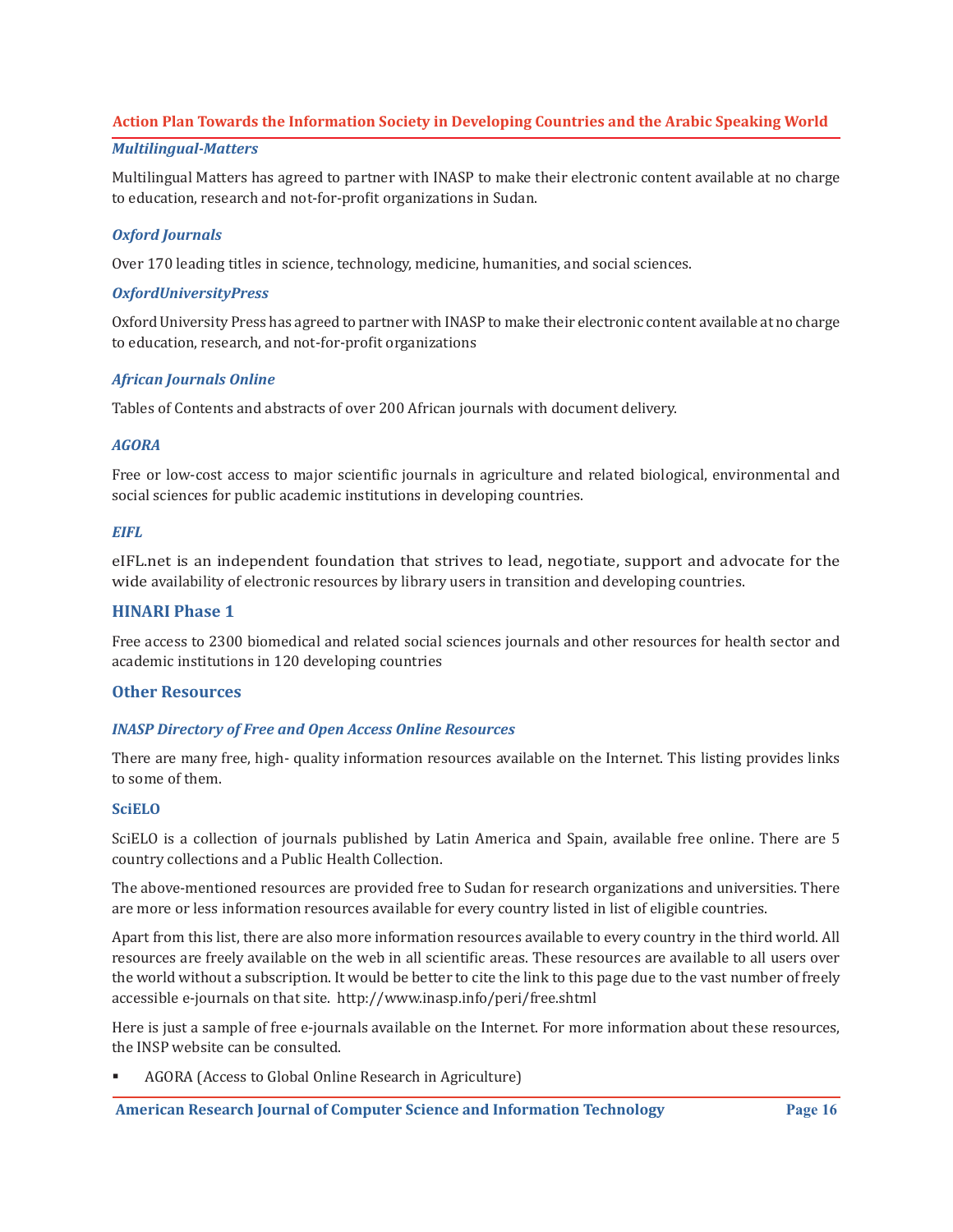- Bio online International is a not-for-profit electronic publishing service committed to providing access to quality research journals published in developing countries
- Electronic Journals Library is a service offered by the University Library of Regensburg to facilitate the use of scholarly journals on the Internet. At the moment, it contains 19540 titles, among them 2195 online-only journals, covering all subjects.
- E-LIS is an open access archive for scientific or technical documents, published or unpublished, on Librarianship, Information Science and Technology, and related disciplines.
- Free For All: is a consortium of North American libraries that provides free journal articles to patrons/ librarians in developing and less developed nations.

It is worth to mention in this context that there are also several information resources available on the web through Subjects Gateways and Virtual Libraries. These are mentioned in Chowdhury paper which published in 2004 titled Digital divide: How can digital libraries bridge the gap? (Chowdhury, 2004) has pointed to several subject gateways that are very useful if information professionals involved in building the local digital library choose the appropriate one and make it accessible to their users by pointing to the website from their own page.

## **Conclusion**

The transition to an information society is a compulsory corridor and not a matter of choice. The issue today is how to accomplish this with less cost and as soon as possible. Developing countries have to go through this corridor and have to embark the implementation of developing their ICTs infrastructure and drawing information policies that assure the exploitation of information resources to the optimum to increase the national productivity by utilizing information infrastructure. Improving IT for education and research environment will create new business and facilitate the IT industry. This in its turn, will foster related human development and enhance the total economy of developing countries.

#### **References**

- Armes, W. (2000). *Digital libraries.* Cambridge: MIT Press.
- Britannica. (2006). *Encyclopedia Britannica: Book of the year.* London, Chigaco: Britannica INL.
- Chowdhury, G. (2004). *Digital library research: issues and trends*. Retrieved from *http://Periodicals/OJIN/ TableofContent/TheDigital libraryhow.htm..*
- Daveri, F. (2011). *information technology and growth in Europe.* Parma: University of parma.
- Derrick, v. G. (2013). information technology and economic performance: A critical review of the empirical evidence. *ACM computing , 35*.
- ESCWA. (2014). *Shaping the digital future of the Arab world.* New York: UN publications.
- Gray, J. (2011). *National information policies: problems and progress.* London: Mansell publishing.
- *ICT for developing countries the engineering without borders*. (n.d.). Retrieved December 22, 2012, from *http:// www.science.unitn.it/~isf-ict/slides/ICTfordevelopingcountries.pdf*
- Internet world state. (n.d.). Retrieved April 07, 2017, from *http://www.internetworldstats.com*
- Kight, A. (n.d.). *Internet publishing and digital rights: The changing balance between access and ownership*. Retrieved March 30, 2014, from *http://www.csa.com/discoveryguides/internet/overview.php*